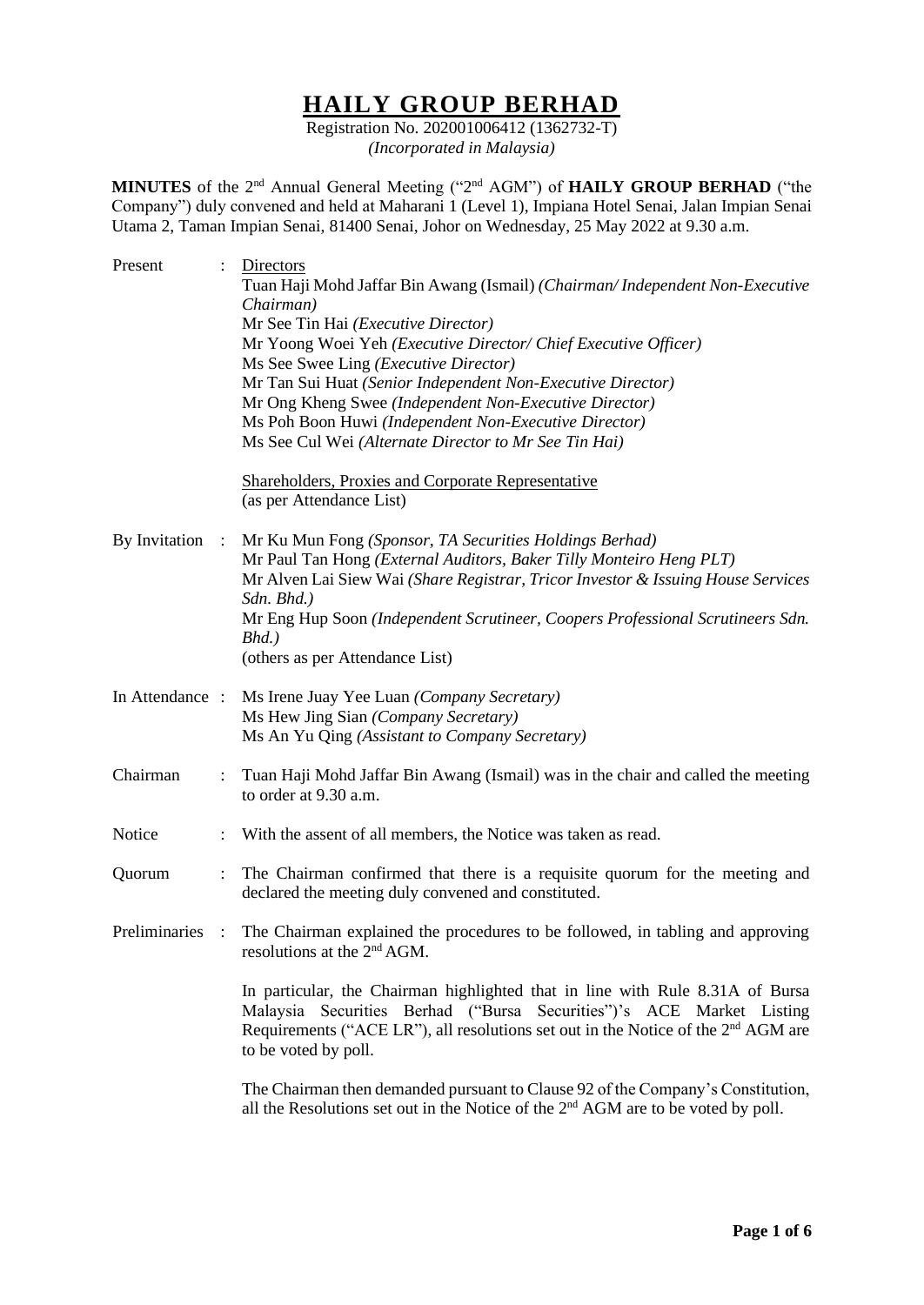All shareholders, proxies and corporate representative present had no objection and assented to the Chairman's proposal that all business on the Agenda as set forth in the Notice would be dealt with by tabling all the motions, deal with the question and answer session and thereafter, conduct the poll voting under a single poll form.

In line with the procedural requirements for voting by poll, the Company had engaged Tricor Investor & Issuing House Services Sdn. Bhd. as the Poll Administrator and Mr Eng Hup Soon of Coopers Professional Scrutineers Sdn. Bhd. as the Independent Scrutineer for the poll to be conducted.

As part of the Board's initiatives to encourage shareholders' participation and enhance dialogue, the Chairman highlighted that those who are present as proxy have the same rights as a member to speak at the meeting. The Chairman further highlighted that the AGM was the primary forum for communication with shareholders and encourage shareholders to actively participate and share their thoughts and ideas with the Board and Management.

The Chairman then proceeded with the Agenda for the meeting.

## **1. AUDITED FINANCIAL STATEMENTS**

The 1<sup>st</sup> item on the Agenda was to receive the Audited Financial Statements for the financial year ended 31 December 2021 together with the Reports of the Directors and Auditors thereon.

The Chairman informed the shareholders that this Agenda item was meant for discussion only as the provision of Section 248(2) and Section 340(1)(a) of the Companies Act 2016 does not require a formal approval of the shareholders and hence, no motion is being put forward for voting in respect of this Agenda.

As there were no queries or questions raised by the shareholders, the Chairman directed that the Secretary place on record that the Audited Financial Statements for the financial year ended 31 December 2021 had been duly tabled and laid before the shareholders at the 2<sup>nd</sup> AGM.

#### **2. ORDINARY RESOLUTION 1 RE-ELECTION OF HAJI MOHD JAFFAR BIN AWANG (ISMAIL)**

The 2<sup>nd</sup> item on the Agenda was to re-elect Haji Mohd Jaffar Bin Awang (Ismail) ("Tuan Haji") who retires by rotation pursuant to Clause 133 of the Company's Constitution and being eligible has offered himself for re-election.

The Chairman, being the interested director, voluntarily vacated the chair and with the consent of the shareholders, Mr Tan Sui Huat ("Mr Tan"), the Senior Independent Non-Executive Director assumed the chair to conduct the proceedings for this Agenda as Ordinary Resolution 1 to re-elect Tuan Haji, the Chairman of the meeting.

The shareholders noted that the Nominating Committee had carried out an assessment on Tuan Haji's performance and the Nominating Committee and the Board of Directors after taking into consideration the outcome of the assessment have unanimously recommended the re-election of Tuan Haji as a Director of the Company.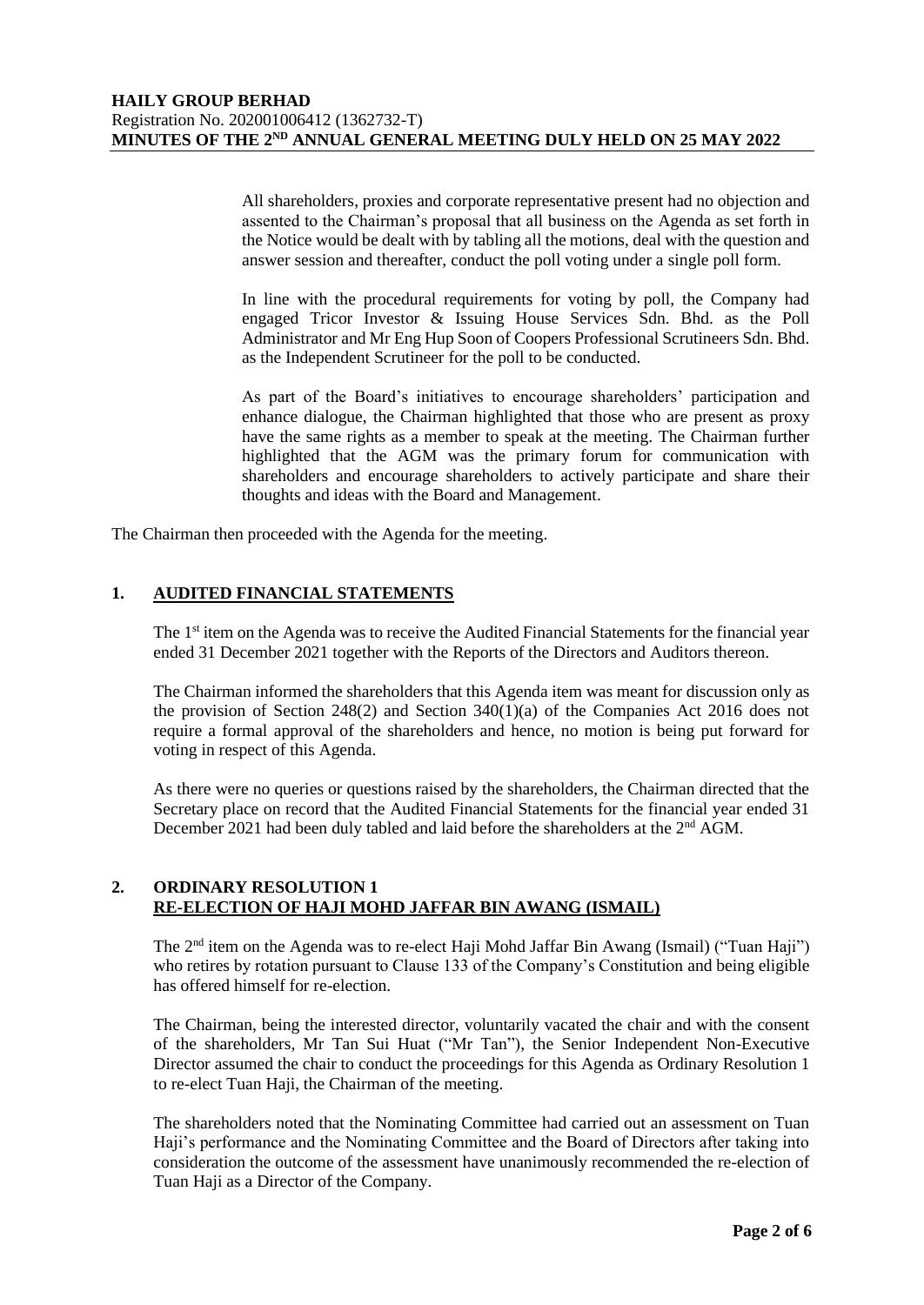The following motion was tabled for consideration as Ordinary Resolution 1: -

"THAT Haji Mohd Jaffar Bin Awang (Ismail) who retires by rotation pursuant to Clause 133 of the Company's Constitution be hereby re-elected as Director of the Company."

As there were no queries or questions raised by the shareholders, Mr Tan directed that the motion be put to the vote by way of a poll to be taken immediately after all motions on the Agenda had been tabled and any questions dealt with.

At this juncture, Mr Tan handed the Chair back to Tuan Haji who resumed as Chairman.

#### **3. ORDINARY RESOLUTION 2 RE-ELECTION OF MS SEE SWEE LING**

The  $3<sup>rd</sup>$  item on the Agenda was to re-elect Ms See Swee Ling ("Ms See") who retires by rotation pursuant to Clause 133 of the Company's Constitution and being eligible has offered herself for re-election. The shareholders noted that the Nominating Committee had carried out an assessment on Ms See's performance. The Nominating Committee and the Board of Directors after taking into consideration the outcome of the assessment has unanimously recommended the re-election of Ms See as a Director of the Company.

The following motion was tabled for consideration as Ordinary Resolution 2: -

"THAT Ms See Swee Ling who retires by rotation pursuant to Clause 133 of the Company's Constitution be hereby re-elected as Director of the Company."

As there were no queries or questions raised by the shareholders, the Chairman directed that the motion be put to the vote by way of a poll to be taken immediately after all motions on the Agenda had been tabled and any questions dealt with.

## **4. ORDINARY RESOLUTION 3 RE-ELECTION OF MS POH BOON HUWI**

The 4<sup>th</sup> item on the Agenda was to re-elect Ms Poh Boon Huwi ("Ms Poh") who retires by rotation pursuant to Clause 118 of the Company's Constitution and being eligible has offered herself for re-election. The shareholders noted that Ms Poh who was appointed to the Board as an additional Director on 24 November 2021, shall hold office only until this  $2<sup>nd</sup>$  AGM and being eligible has offered herself for re-election. The Nominating Committee and the Board of Directors has recommended the re-election of Ms Poh as a Director of the Company.

The following motion was tabled for consideration as Ordinary Resolution 3: -

"THAT Ms Poh Boon Huwi who retires pursuant to Clause 118 of the Company's Constitution be hereby re-elected as Director of the Company."

As there were no queries or questions raised by the shareholders, the Chairman directed that the motion be put to the vote by way of a poll to be taken immediately after all motions on the Agenda had been tabled and any questions dealt with.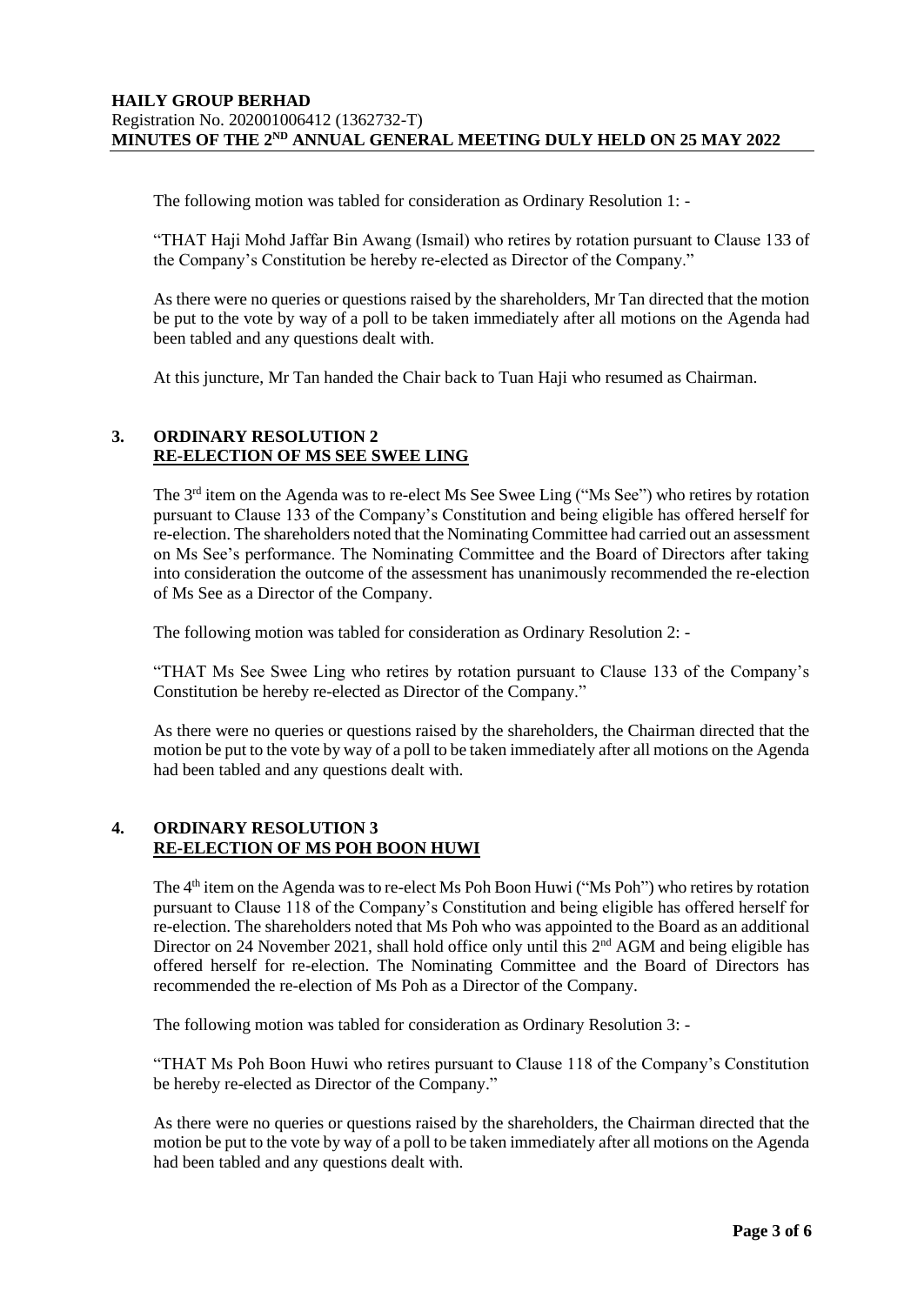#### **5. ORDINARY RESOLUTION 4 DIRECTORS' FEES FOR THE FINANCIAL YEAR ENDING 31 DECEMBER 2022**

The 5<sup>th</sup> item on the Agenda was to approve the payment of Directors' fees of RM223,200 for the financial year ending 31 December 2022, payable quarterly in arrears.

The shareholders were informed that the proposed Ordinary Resolution 4, if passed, will facilitate the payment of Directors' fees for the financial year ending 31 December 2022, payable quarterly in arrears to the Independent Non-Executive Directors as members of the Board and Board Committees.

The following motion was tabled for consideration as Ordinary Resolution 4: -

"THAT the payment of Directors' fees of RM223,200 for the financial year ending 31 December 2022, payable quarterly in arrears, be and is hereby approved."

As there were no queries or questions raised by the shareholders, the Chairman directed that the motion be put to the vote by way of a poll to be taken immediately after all motions on the Agenda had been tabled and any questions dealt with.

# **6. ORDINARY RESOLUTION 5 RE-APPOINTMENT OF AUDITORS**

The 6<sup>th</sup> item on the Agenda is to re-appoint Baker Tilly Monteiro Heng PLT as Auditors of the Company for the financial year ending 31 December 2022 and to authorise the Directors to fix their remuneration.

The following motion was tabled for consideration as Ordinary Resolution 5: -

"THAT Baker Tilly Monteiro Heng PLT, be hereby re-appointed as Auditors of the Company for the financial year ending 31 December 2022 at a remuneration to be determined by the Directors."

As there were no queries or questions raised by the shareholders, the Chairman directed that the motion be put to the vote by way of a poll to be taken immediately after all motions on the Agenda had been tabled and any questions dealt with.

#### **7. ORDINARY RESOLUTION 6 AUTHORITY TO ISSUE SHARES PURSUANT TO SECTIONS 75 AND 76 OF THE COMPANIES ACT 2016**

The 7<sup>th</sup> item on the Agenda under Special Business was to authorise Directors to allot and issue shares pursuant to Sections 75 & 76 of the Companies Act 2016.

The Chairman highlighted to the shareholders that as part of Bursa Securities's continuous support and assistance to listed corporation in these trying and challenging times amid the Covid-19 pandemic, Bursa Securities had on 23 December 2021 resolved to extend the implementation period of the increased general mandate of 20% for new issue of shares to 31 December 2022 and thereafter shall be reinstated to 10% as stipulated under Rule 6.04(1) of the ACE LR of Bursa Securities.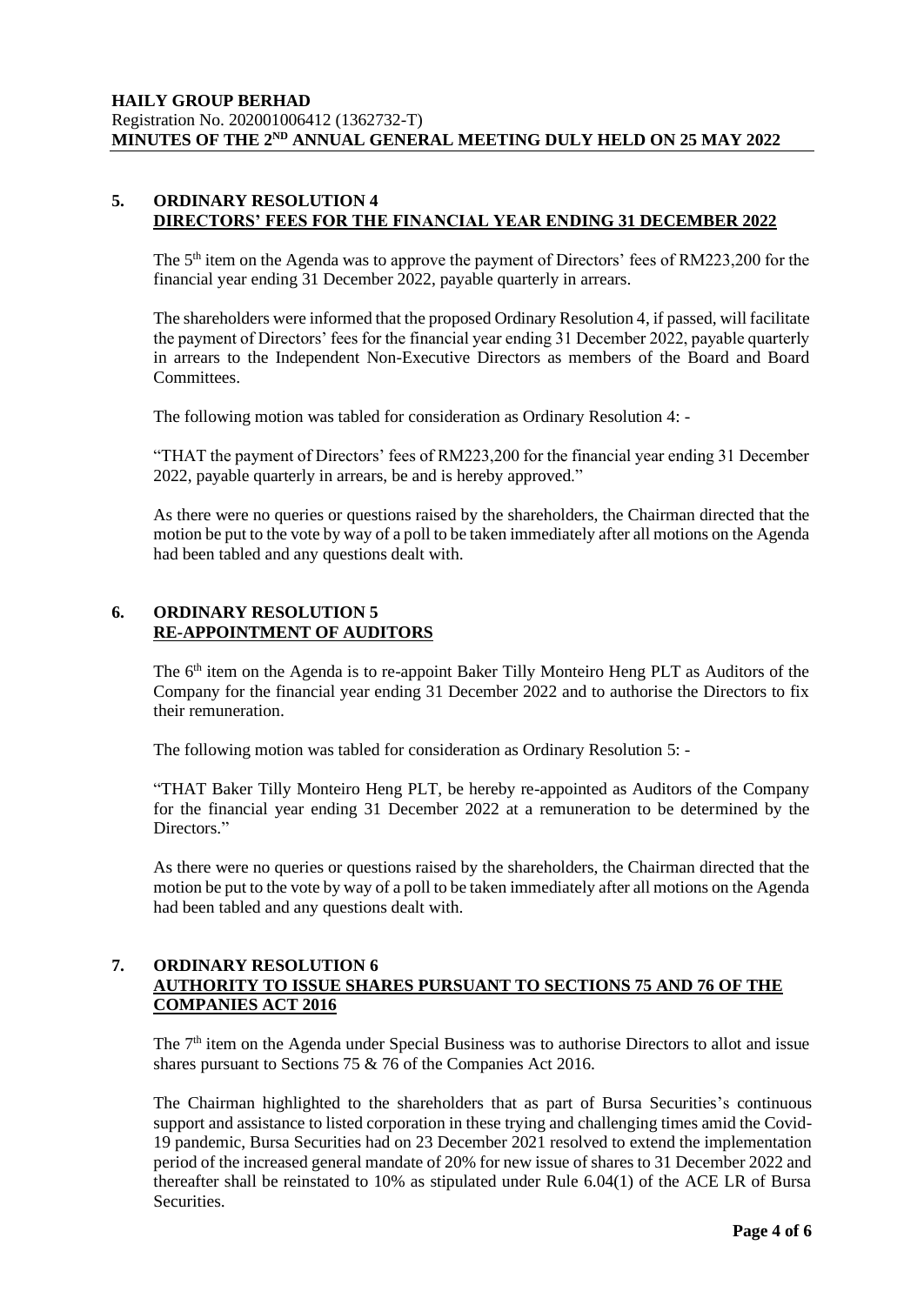### **HAILY GROUP BERHAD** Registration No. 202001006412 (1362732-T) MINUTES OF THE 2<sup>ND</sup> ANNUAL GENERAL MEETING DULY HELD ON 25 MAY 2022

It was a new general mandate upon the listing of the Company on the ACE Market of Bursa Securities. The general mandate was to provide flexibility to the Company to issue new shares without the need to convene separate general meeting to obtain its shareholders' approval so as to avoid incurring additional costs and time.

The Board, having considered the current and prospective financial position, needs and capacity of the Group, is of the opinion that the general mandate is in the best interests of the Company and its shareholders, as the Company may use this general mandate within the validity period to meet its financial needs due to the unprecedented uncertainty surrounding the recovery of the COVID-19 pandemic and it will enable the Board to take swift action during the challenging time to ensure long term sustainability and interest of the Company and its shareholders.

The shareholders were further informed that the Ordinary Resolution 6 proposed in this Agenda, will enable the Directors to take swift action in case of a need to issue and allot new shares in the Company for fund raising exercise including but not limited to further placement of shares for purpose of funding current and/or future investment projects, working capital, repayment of bank borrowings, operational expenditure, acquisitions and/or for issuance of shares as settlement of purchase consideration and such authority shall continue to be in force until the conclusion of the next annual general meeting of the Company.

The following motion was tabled for consideration as Ordinary Resolution 6: -

"THAT subject always to the Companies Act 2016, the ACE LR of Bursa Securities, the Constitution of the Company and the approval of the relevant government and/or regulatory authorities, where such approval is required, the Directors be and are hereby empowered pursuant to Sections 75 and 76 of the Companies Act 2016 to issue and allot new shares in the Company at any time at such price, upon such terms and conditions, for such purposes and to such person(s) whomsoever as the Directors may in their absolute discretion deem fit and expedient in the interest of the Company, provided that the aggregate number of shares to be issued pursuant to this resolution during the preceding twelve (12) months does not exceed twenty percent (20%) of the total number of issued shares of the Company for the time being and shall continue to be in force until 31 December 2022 and thereafter shall be reinstated to ten percent (10%) of the total number of issued shares of the Company for the time being as stipulated under Rule 6.04(1) of the ACE LR of Bursa Securities AND THAT such authority shall continue to be in force until the conclusion of the next annual general meeting of the Company AND FURTHER THAT the Directors be and are hereby also empowered to obtain the approval for the listing of and quotation for the additional shares so issued on Bursa Securities."

As there were no queries or questions raised by the shareholders, the Chairman directed that the motion be put to the vote by way of a poll to be taken immediately after all motions on the Agenda had been tabled and any questions dealt with.

#### **8. ANY OTHER BUSINESS**

No notice had been received for Agenda item 8.